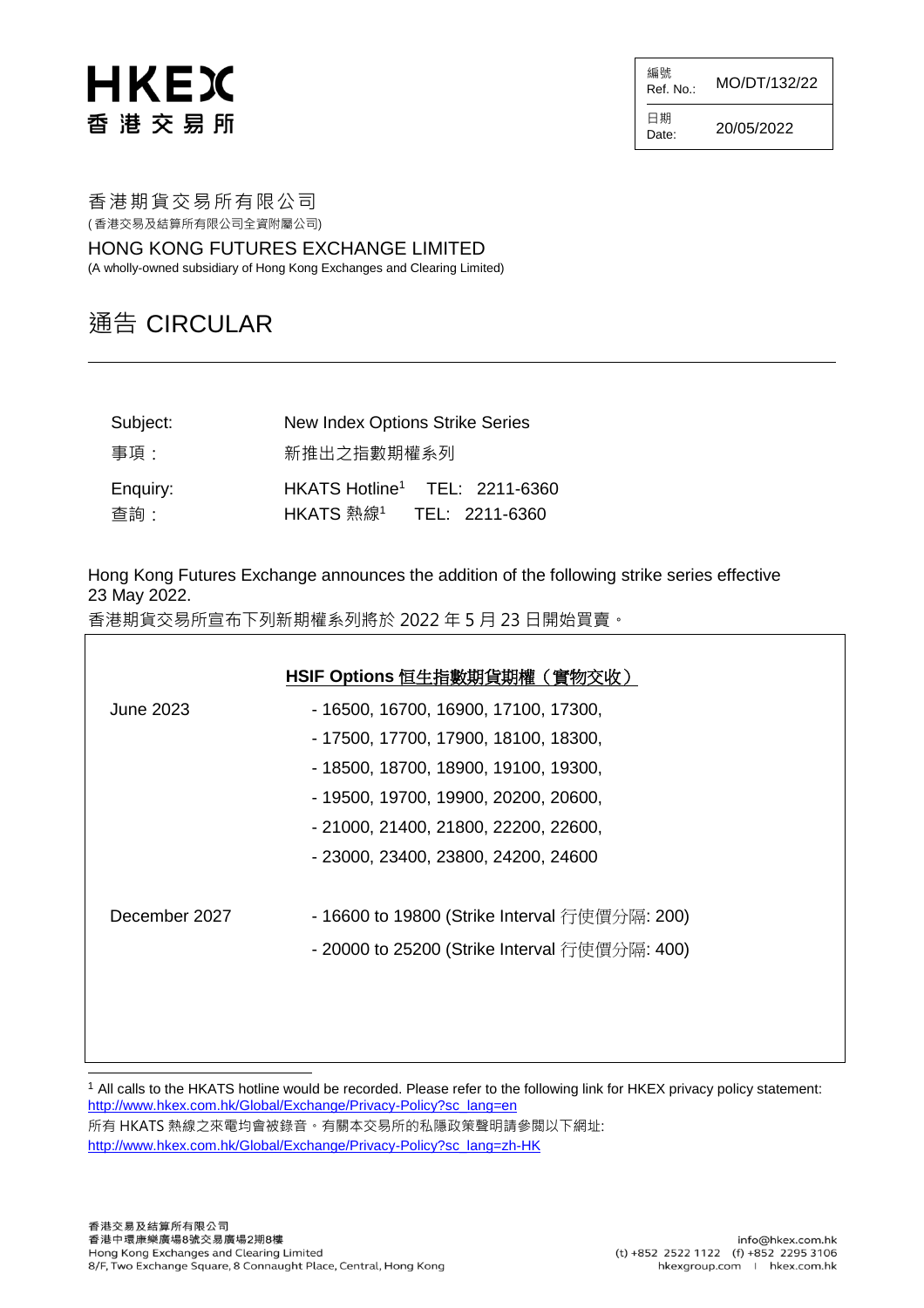|                  | HHIF Options 恒生中國企業指數期貨期權(實物交收)               |
|------------------|-----------------------------------------------|
| <b>June 2023</b> | - 5700, 5900, 6100, 6300, 6500,               |
|                  | - 6700, 6900, 7100, 7300, 7500,               |
|                  | - 7700, 7900, 8100, 8300, 8500                |
| December 2027    | - 5400 to 8600 (Strike Interval 行使價分隔: 200)   |
|                  | <u>Weekly HSI Options 每周恒生指數期權</u>            |
| <u>Expiry 到期</u> |                                               |
| 27 May 2022      | $-25000$                                      |
| 02 June 2022     | - 16100 to 19900 (Strike Interval 行使價分隔: 100) |
|                  | - 20000 to 25000 (Strike Interval 行使價分隔: 200) |
|                  |                                               |
|                  | Weekly HHI Options 每周恒生中國企業指數期權               |
| <u>Expiry 到期</u> |                                               |
| 02 June 2022     | - 5500 to 8600 (Strike Interval 行使價分隔: 100)   |
|                  |                                               |
|                  |                                               |
|                  |                                               |